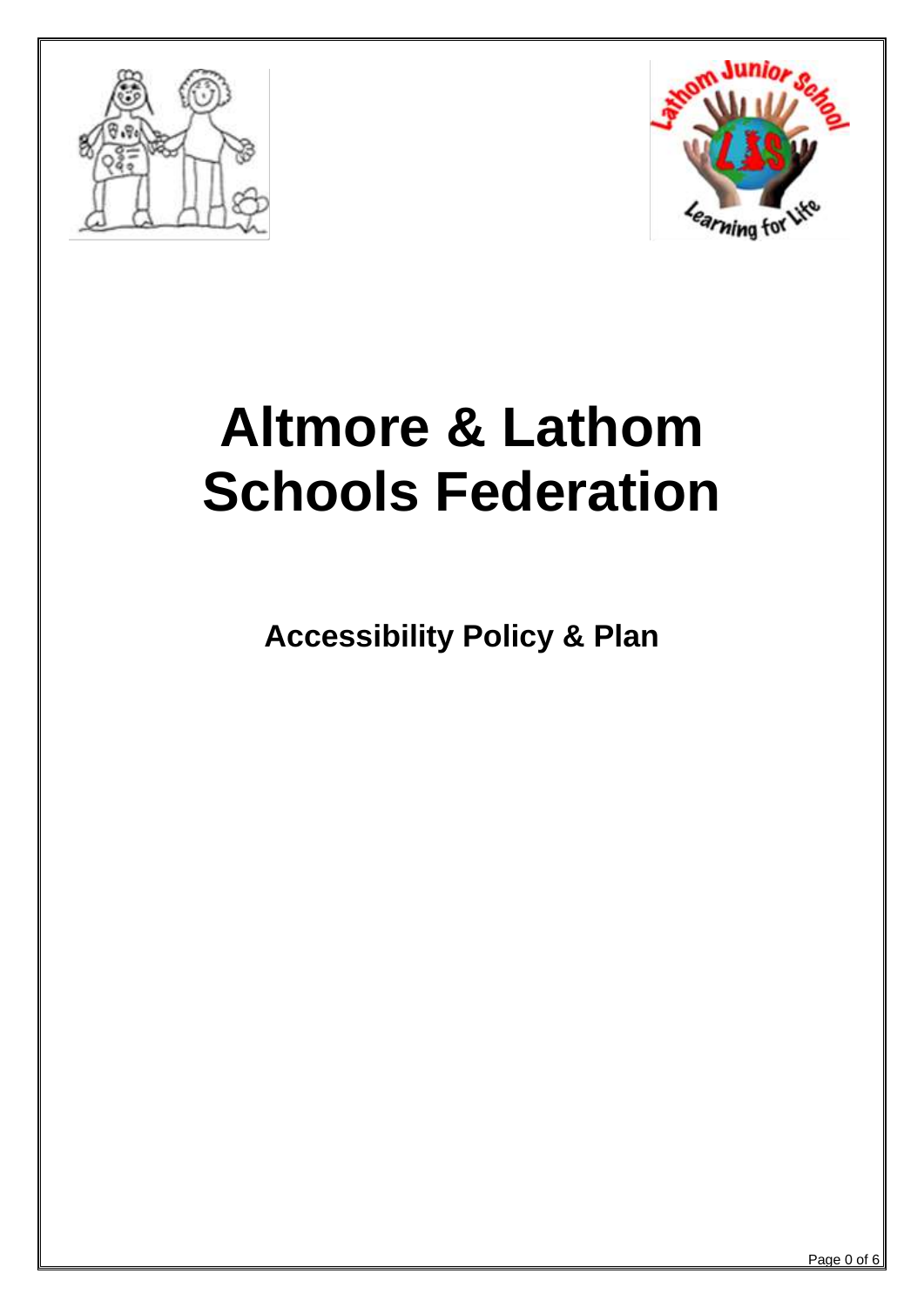## **Introduction**

This Accessibility Policy and Plan are drawn up in compliance with current legislation and requirements as specified in Schedule 10, relating to Disability, of the Equality Act 2010. It covers the period Spring 2022 - Spring 2025.

## **Definition**

You are disabled under the Equality Act 2010 if you have a physical or mental impairment that has a 'substantial' and 'long-term' negative effect on your ability to do normal daily activities.

Under the [Special Educational Needs and Disability \(SEND\) Code of Practice,](https://www.gov.uk/government/publications/send-code-of-practice-0-to-25) 'long-term' is defined as 'a year or more' and 'substantial' is defined as 'more than minor or trivial'. The definition includes sensory impairments such as those affecting sight or hearing, and long-term health conditions such as asthma, diabetes, epilepsy and cancer.

Schools are required to make 'reasonable adjustments' for pupils with disabilities under the Equality Act 2010, to alleviate any substantial disadvantage that a disabled pupil faces in comparison with non-disabled pupils. This can include, for example, the provision of an auxiliary aid or adjustments to premises.

The purpose of the plan is to:

- Increase the extent to which disabled pupils can participate in the curriculum
- Improve the physical environment of the school to enable disabled pupils to take better advantage of education, benefits, facilities and services provided
- Improve the availability of accessible information to disabled pupils

#### **Aims**

Our school aims to treat all its pupils fairly and with respect. This involves providing access and opportunities for all pupils without discrimination of any kind.

We are committed to:

- Providing an accessible environment which values and includes all pupils, staff, parents and visitors regardless of their education, physical, sensory, social, spiritual, emotional and cultural needs.
- Challenging negative perceptions and attitudes towards disability and accessibility.
- Developing a culture of awareness, tolerance and inclusion.
- Plan over time, to ensure accessibility of provision for all pupils, staff and visitors to our school.
- Ensuring that our plan includes/identifies measures to enable access to the physical environment of the school; this includes making reasonable adjustments to the physical environment and physical aids to access education.
- Ensuring access to the curriculum for pupils with a disability, making reasonable adjustments to our curriculum offer as necessary.
- Ensuring that pupils with a disability are as equally prepared for life, as those without a disability, (if a school fails to do this, they are in breach of the Equality Act 2010 Schedule 10).
- Ensuring teaching and learning and the wider curriculum of the school, such as participation in after-school clubs, leisure, cultural activities and school visits.
- The provision of specialist aids and equipment, which may assist pupils in accessing the curriculum.
- Improving and making reasonable adjustments to the delivery of written information to pupils, staff, parents and visitors with disabilities. Examples might include hand-outs, timetables, textbooks and information about the school and school events. The information should be made available in various preferred formats on request, within a reasonable time frame.

The plan will be made available online on the school website, and paper copies are available upon request.

Our school is also committed to ensuring staff are trained in equality issues with reference to the Equality Act 2010, including understanding disability issues.

The school supports any available partnerships to develop and implement this plan and works closely with a number of support services. Please click on the links for information available in Newham:

[Newham's Disabled Children and Young People's Service](https://families.newham.gov.uk/kb5/newham/directory/advice.page?id=jWQWo5inKt4) 

[Newham's Autism services and support for children aged 0 -](https://families.newham.gov.uk/kb5/newham/directory/advice.page?localofferchannel=2&id=hrGFFK8vIJE) 5 years

[Newham Children's Complex Needs and Dyslexia Service](https://families.newham.gov.uk/kb5/newham/directory/service.page?id=EoZHgnF9a0w)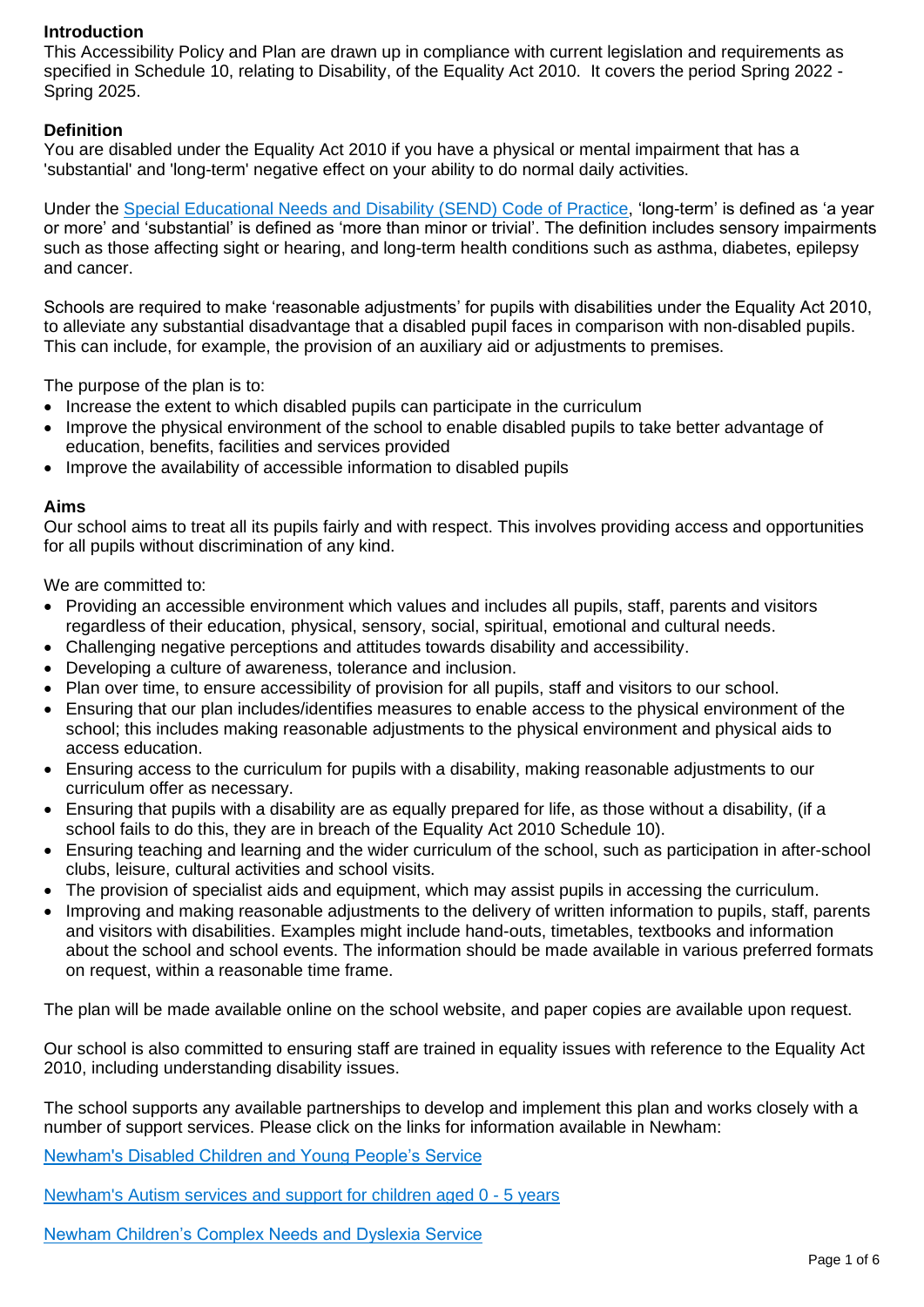## [Newham Children's Occupational Therapy \(OT\) Service](https://families.newham.gov.uk/kb5/newham/directory/service.page?id=gxM2nb6_UzA)

#### [Newham Children's Physiotherapy Service](https://families.newham.gov.uk/kb5/newham/directory/service.page?id=HQq-0ySVqwA)

#### **Monitoring**

- This document will be reviewed every three years, but may be reviewed and updated more frequently if necessary.
- It will be approved by Governing Board

#### **Links with other policies**

This accessibility plan should be read in conjunction with the following policies, strategies and documents:

- Behaviour policy
- Curriculum statement
- Equality information and objectives
- Health and safety policy
- Medicines policy
- School prospectus information
- School Development Plan
- SEND policy
- Teaching and Learning policy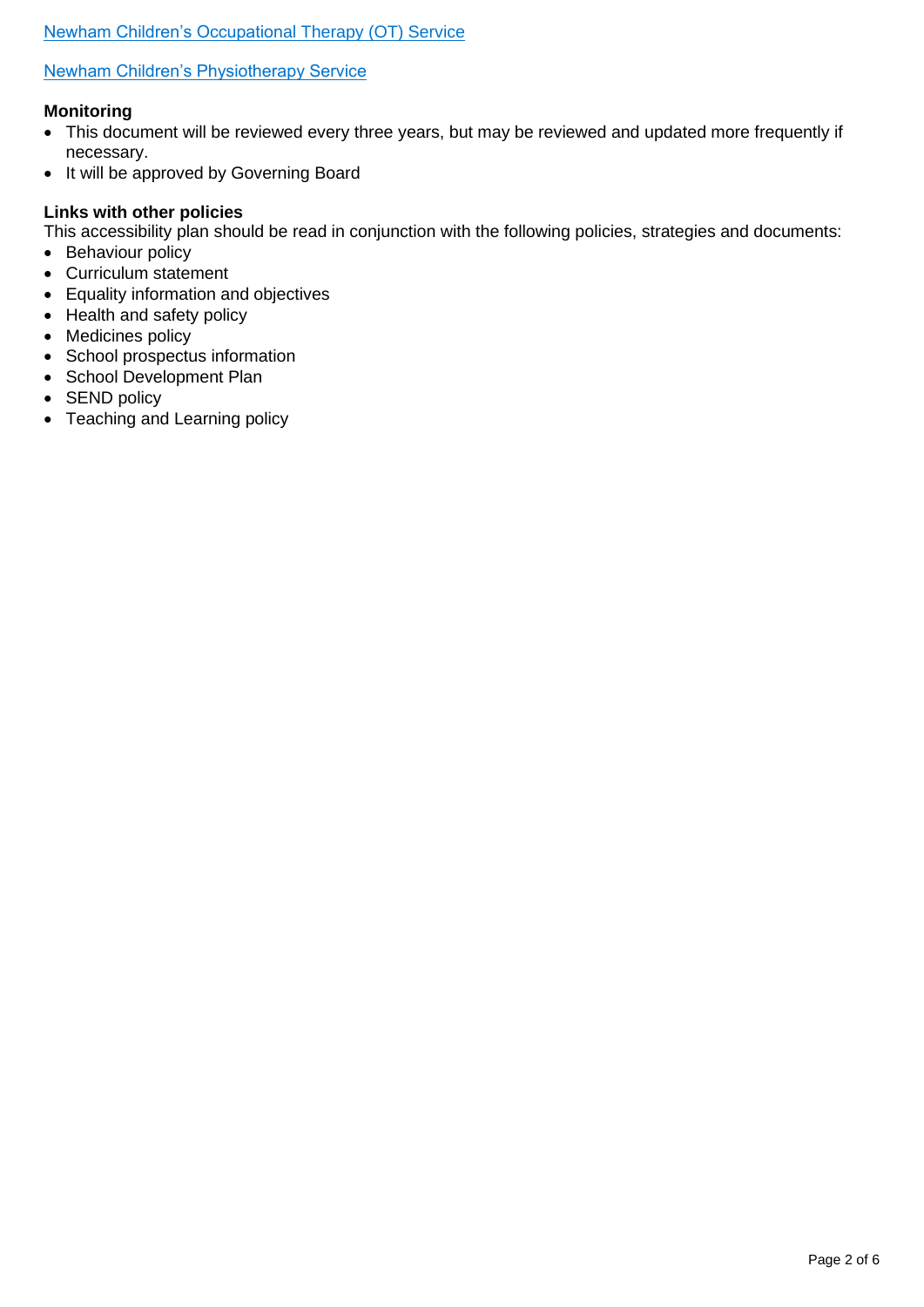# **Accessibility Plan**

| <b>Target</b>                                                                                                                                                             | <b>Action/Strategy</b>                                                                                                                                                                                                                                                                                                                                                                                                                                                                                                                                                                                                                                                                                                                    | <b>Responsibility</b>                                                                   | <b>Time</b> | <b>Success criteria</b>                                                                                                                                                                                                                                                                                                                                                                                                                                                                                                                                                  |
|---------------------------------------------------------------------------------------------------------------------------------------------------------------------------|-------------------------------------------------------------------------------------------------------------------------------------------------------------------------------------------------------------------------------------------------------------------------------------------------------------------------------------------------------------------------------------------------------------------------------------------------------------------------------------------------------------------------------------------------------------------------------------------------------------------------------------------------------------------------------------------------------------------------------------------|-----------------------------------------------------------------------------------------|-------------|--------------------------------------------------------------------------------------------------------------------------------------------------------------------------------------------------------------------------------------------------------------------------------------------------------------------------------------------------------------------------------------------------------------------------------------------------------------------------------------------------------------------------------------------------------------------------|
| Increase the extent to which<br>disabled pupils can participate<br>in the curriculum                                                                                      | To provide on-going staff CPD to ensure<br>high quality teaching and support for all<br>pupils.<br>To ensure targets set for pupils with<br>SEND are relevant, drawing on<br>information from specialist support<br>services.<br>To ensure our provision and resources<br>are reviewed regularly, and that they<br>identify and meet access needs for<br>individual/groups of pupils.<br>To ensure the consistent use of visuals<br>and other communication strategies to<br>support all pupils.<br>To ensure the integrated use of<br>appropriate specialised equipment and<br>strategies to benefit individual pupils and<br>staff.<br>To ensure appropriate risk assessments<br>enable access to learning and<br>experiences off-site. | All staff<br><b>SEND/Inclusion Team</b><br><b>Subject Leaders</b><br><b>SLT</b> members | On-going    | The curriculum is fully accessible for<br>every pupil irrespective of any<br>disability, barrier or need.<br>All pupils participate fully in our<br>school 'offer', developing their social,<br>emotional and academic confidence.<br>Our pupils are confident risk-takers<br>and willingly 'have a go'.<br>Pupils collaborate, support each<br>other and have greater awareness of<br>how they successfully learn. They<br>demonstrate empathy towards each<br>other.<br>Staff feel valued in their role(s) and<br>parents feel included in their child's<br>education. |
| <b>Target</b>                                                                                                                                                             | <b>Action/Strategy</b>                                                                                                                                                                                                                                                                                                                                                                                                                                                                                                                                                                                                                                                                                                                    | <b>Responsibility</b>                                                                   | <b>Time</b> | <b>Success criteria</b>                                                                                                                                                                                                                                                                                                                                                                                                                                                                                                                                                  |
| Improve the physical<br>environment of the school to<br>enable disabled pupils to take<br>better advantage of education,<br>benefits, facilities and services<br>provided | To ensure on-going collaboration and<br>partnership working with specialist<br>learning support services in regard to<br>recommendations and use of specific<br>resources, learning spaces and<br>environments.<br>To ensure regular maintenance of all<br>environmental/site resources, e.g., door<br>closers/openers, lifts, hygiene room<br>equipment, visibility markings, sensory<br>room equipment, soft play room,<br>accessible toilets, changing facilities,<br>outdoor play equipment/areas, ramps, etc.                                                                                                                                                                                                                        | <b>SEND/Inclusion Team</b><br>Site Team<br>Fire Wardens<br>All staff                    | On-going    | Pupils, staff and visitors with SEND<br>are able to access all areas of the<br>school irrespective of any physical<br>disability.<br>Parents are confident that their<br>child's individual needs are being<br>effectively met.<br>Pupils have no physical barriers to<br>learning in their classrooms, or in<br>communal-use areas of our school.<br>They learn collaboratively and<br>alongside their peers.                                                                                                                                                           |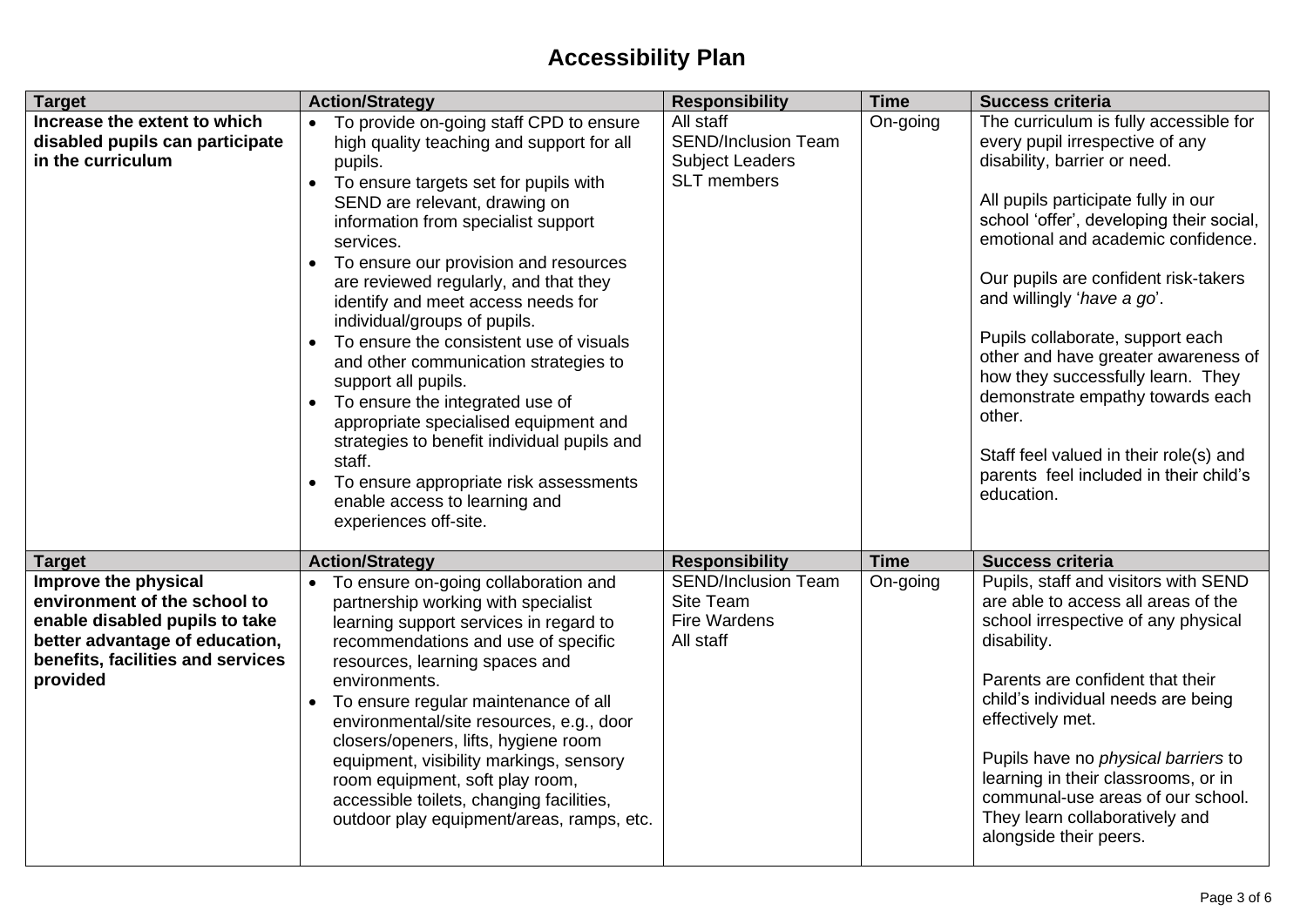|                                                                             | To ensure internal signage throughout our<br>site is appropriately positioned and<br>unambiguous.<br>To ensure risk assessments for individual<br>pupils (PEEPS) are regularly reviewed,<br>updated as necessary and known by<br>appropriate staff.<br>Any future internal building projects will<br>ensure accessibility for all pupils, e.g.,<br>wheelchair accessible resources - library<br>shelves, vision panels in doors, adjustable<br>IWBs, etc.<br>To regularly monitor classroom<br>$\bullet$<br>environments, ensuring they are clutter-<br>free, have accessible routes 'to move<br>around in', and that they support visual<br>and hearing-impaired pupils/visitors.<br>To ensure disabled parking is available on<br>our site.                                                   |                                                                           |             | Pupils move safely and<br>independently around our school<br>(inside/outside). They know what to<br>do, where to go in an<br>emergency/evacuation, and how to<br>ask for help.                                                                                                                                                                                                                                                                                                                                                                                                     |
|-----------------------------------------------------------------------------|-------------------------------------------------------------------------------------------------------------------------------------------------------------------------------------------------------------------------------------------------------------------------------------------------------------------------------------------------------------------------------------------------------------------------------------------------------------------------------------------------------------------------------------------------------------------------------------------------------------------------------------------------------------------------------------------------------------------------------------------------------------------------------------------------|---------------------------------------------------------------------------|-------------|------------------------------------------------------------------------------------------------------------------------------------------------------------------------------------------------------------------------------------------------------------------------------------------------------------------------------------------------------------------------------------------------------------------------------------------------------------------------------------------------------------------------------------------------------------------------------------|
| <b>Target</b>                                                               | <b>Action/Strategy</b>                                                                                                                                                                                                                                                                                                                                                                                                                                                                                                                                                                                                                                                                                                                                                                          | <b>Responsibility</b>                                                     | <b>Time</b> | <b>Success criteria</b>                                                                                                                                                                                                                                                                                                                                                                                                                                                                                                                                                            |
| Improve the availability of<br>accessible information to<br>disabled pupils | To continue to ensure that learning<br>resources/materials are available in a<br>variety of formats to meet specific pupil's<br>needs.<br>To ensure recommendations from<br>specialist services are implemented, e.g.,<br>enlarged font sizes, colour filters, use of<br>technology and specific programmes -<br>formatting, size, colour, background;<br>Braille, Pictorial or symbolic<br>representations, etc.<br>To continue to work in collaboration with<br>specialist services in the delivery of staff<br>CPD to secure understanding of<br>accessibility, and the consistent use and<br>implementation of specific strategies and<br>resources.<br>To investigate services/apps for<br>$\bullet$<br>converting written information into<br>alternative formats, e.g., Google Translate | <b>SENCO</b><br>Office Team<br><b>SLT</b> members<br>Admissions personnel | On-going    | The school will be able to provide<br>written information in different<br>formats when requested for<br>individual purposes.<br>Pupils will be able to access<br>appropriate learning information,<br>resources and materials<br>independently.<br>A culture of effective communication<br>between parents of pupils with<br>SEND ensures confidence in our<br>provision. Any concerns are<br>resolved quickly and appropriately.<br>The Governing board is aware of the<br>accessibility plan and able to monitor<br>delivery as well as Disability Equality<br>Act requirements. |